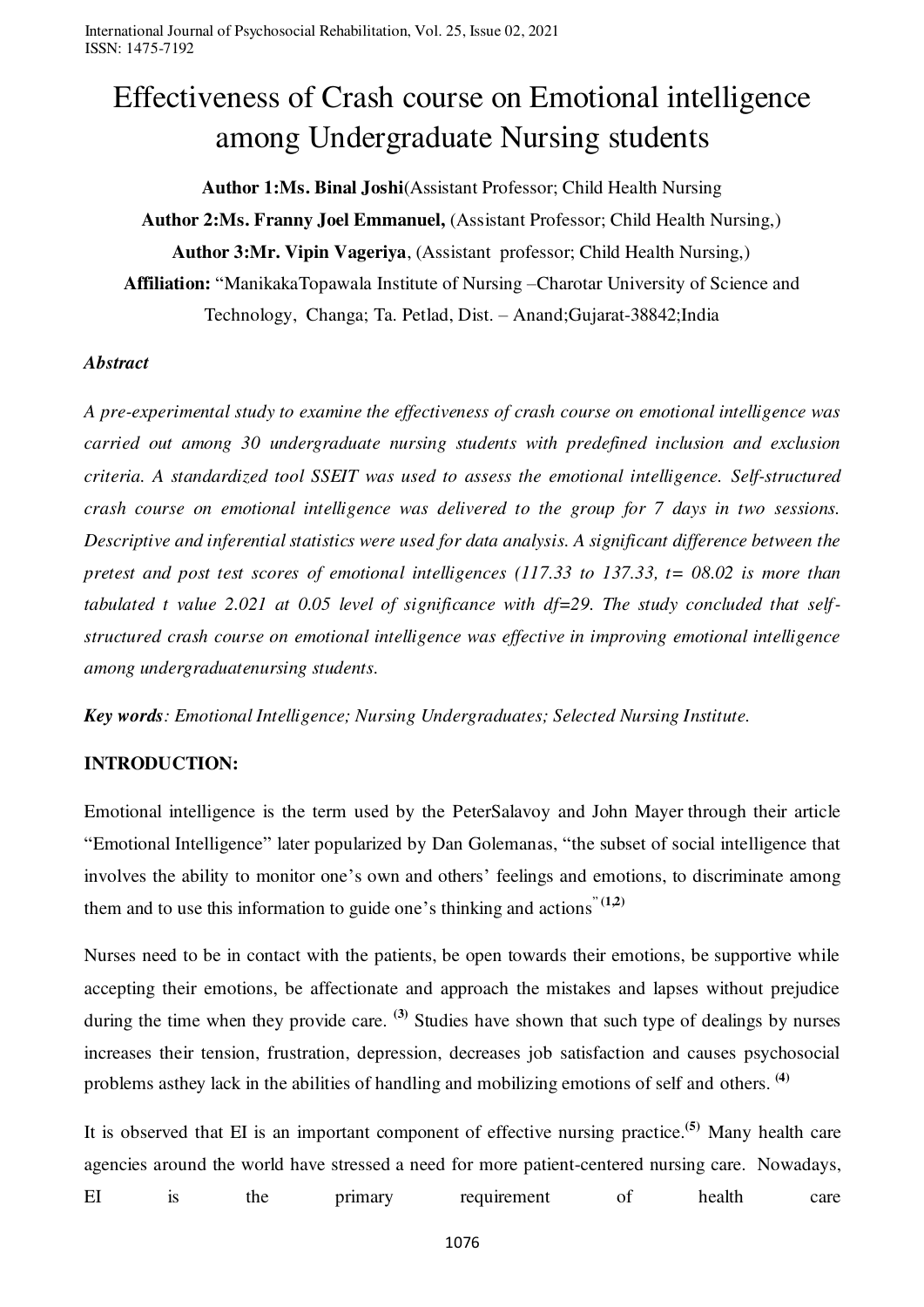agencies.**(6)**The quality of learning and the implementation of acquired knowledge in practice is profo undly influenced by emotional intelligence.<sup>(7)</sup>As a result of the increasing complexities of the healthcare system and the patient demands in today's dynamic healthcare marketplace, nursing is a specialty closely correlated with individual health and characterised by certain types of clinical nursing care, including interpersonal and inter-group interactions.**(8)** Undergraduate students require managing their soft skills along with their academic and clinical skills with ability to demonstrate empathy, therapeutic communication, self-awareness, self-control, motivation, andinterpersonal skills.**(9)**

Many Studies investigated that EI is a predictor of professional success, wellbeing, and socialoutcomes. The nurses must be in touch with the patients, be open to their feelings, be positive when supporting,accepting their feelings, being affectionate and approachable without bias. Studies have shown that the errors and lapses during the treatment by nurses raises frustration and anxiety in them. It reduces work satisfaction and Induces psychosocial issues as a lack of expertise Handling and mobilizing feelings towards oneself and others<sup>. (10)</sup>Literature Review represents that training on EI Improves the level of emotional intelligence among the nursing students.Today's students are future and backbone of a nation. They need to be adequately mature and emotionally strong to deliver wealth and prosperity in all the unusual circumstances to promote growth for their nation when they experience painful feelings too. To improve the competences related to EI an intervention in the form of module should be developed and intervened among the students.  $(^{11,12})$ Studies revealed that there is a need to train the students to bridge the gap between academic skills and soft skills through emotional intelligence.Despite the large volume of studies on the predictive function of emotional intelligence and its relation to different educational variables, and the growing attention provided to the role of this variable in the psychological and academic development of students. There are few studies on interventions to improve students' emotional intelligence. Hence the researchers planned to conduct the study to determine the effectiveness of crash course on emotional intelligence among the undergraduate nursing learners of choose institute.

### **Research Question**

Does the crash course on emotional intelligence is effective to increase level of emotional intelligence among undergraduate nursing students?

### **Objectives:**

To evaluate the effectiveness of the Crash course on Emotional intelligence among Undergraduate Nursing students

1077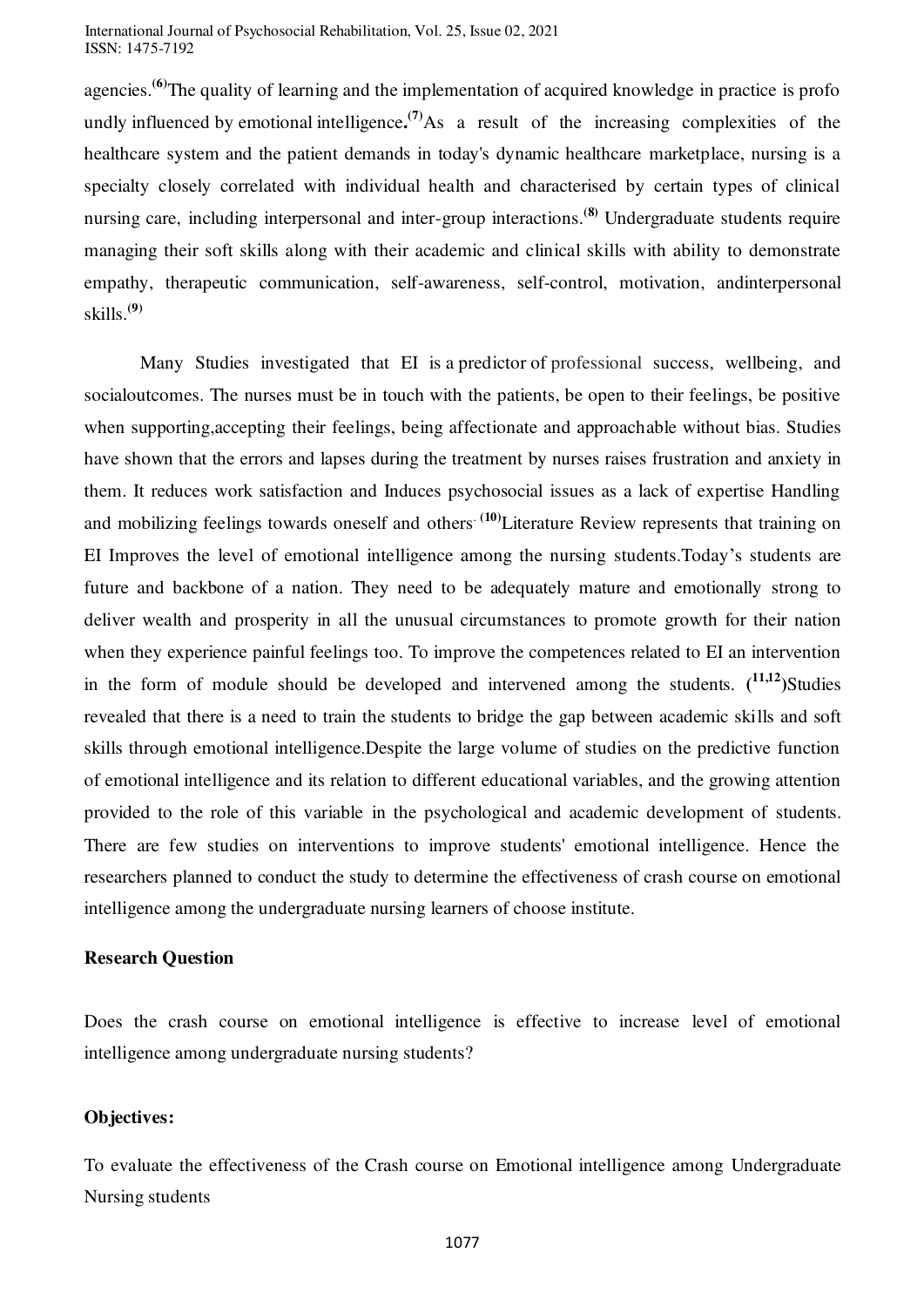### **Methodology**

#### **Research Approach:** Quantitative approach

### **Research Design:Pre experimental design**

**Samples**: Undergraduate Nursing students

**Sampling technique:**NonprobabilityConvenience sampling technique

#### **Variables**

Demographic variable: Age in Years, Gender, Religion, Frequency of backlog, Program in which student study, Father's Education, Mother's Education, and previous enrollment of EI related course

Research variable: Crash Course on Emotional Intelligence

### **Explanation of the tool**

Section 1: Deals with 7 demographic variables. It is in the form of Semi structured questions.

Section 2: This is a standardized schutteself-reported emotional intelligence tool (SSEIT) developed by Dr. Nicola Schutte, 1998 in the form of 5-pointLikert scale deals with 33 items to determine emotional intelligence categorized in 4 components "Perception of emotions"; "Managing own emotions"; "Managing other emotions"; "Utilization of emotions"Official permission through the mail was taken from the author before utilization of the scale. Scoring of the scale is donein a following way. Each sub-test score is graded and then added together to give the total score for the participant Minimum score of the scale is 33 and maximum score of the test is 165. The value between 33 to 77 is considered as poor level of EI, the score between 78 to 122 is considered as average level of EI and the scoring between 123 to 165 is considered as good level of EI.

#### **Explanation of the Crash course**

Crash course was developed by the researchers through extensive review of Various journals, books, websites, articles, thesis, newspapers, and other various literatures. All the researchers are certified trainers of EI. The crash course consisted of five group sessions performed in a regular course aiming to increase EI. The sessions included in course are Understanding Emotional Intelligence, identifying problem Areas in emotional Intelligence, Emotional Conditioning, Identifying positive triggers, Stress reduction, Food and Diet, Communication, Motivation Emotional-awareness, selfcontrol, and Empathy. Some exercises in the games form were given to add the fun aspect and to make the sessions interactive in the crash course.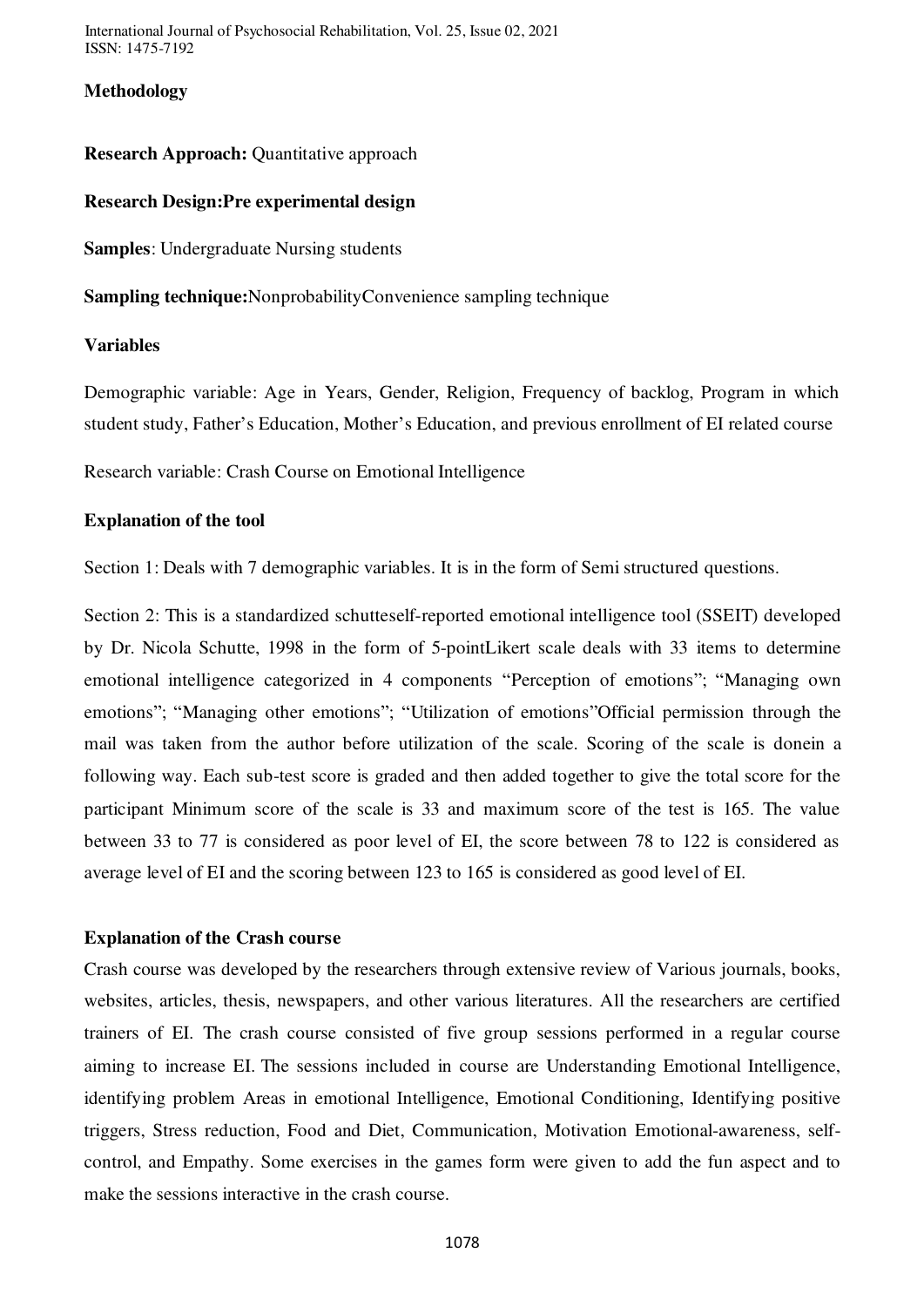### **Ethical Considerations**

An official permission was obtained from the Authority of Nursing of the chosen institute to get the permission for data collection after explaining the purpose of the study. Prior consent was taken from the participants before data collection and administration of crash course.

# **DATA MANAGEMENT AND ANALYSIS PLAN**

# **SEGMENT I: PLOTTING DATA FREQUENCY AND PERCENTAGE DATA DISTRIBUTION OF POPULATION CHARACTERISTICS VARIABLE**

**Table 1:** Plotting data Frequency and Percentage data distribution of Population characteristics

|                         | $N=30$                         |                     |                |  |
|-------------------------|--------------------------------|---------------------|----------------|--|
| Sr. No.                 | <b>Demographic Variable</b>    | Frequency           | Percentage     |  |
| 1.                      |                                | <b>Age in Years</b> |                |  |
|                         | $17 - 18$                      | 10                  | 33.33          |  |
|                         | $19 - 20$                      | 15                  | 50             |  |
|                         | $21 - 22$                      | 5                   | 16.67          |  |
|                         | $23 - 24$                      | $\overline{0}$      | $\overline{0}$ |  |
|                         | $\geq$ 25                      | $\boldsymbol{0}$    | $\theta$       |  |
| $\overline{2}$          |                                | Gender              |                |  |
|                         | Male                           | 3                   | 10             |  |
|                         | Female                         | 27                  | 90             |  |
|                         | Transgender                    | $\overline{0}$      | $\overline{0}$ |  |
| 3                       | <b>Religion</b>                |                     |                |  |
|                         | Hindu                          | 28                  | 93.33          |  |
|                         | Muslim                         | $\overline{0}$      | $\theta$       |  |
|                         | Christian                      | $\overline{2}$      | 6.67           |  |
| $\overline{\mathbf{4}}$ | <b>Frequency of backlog</b>    |                     |                |  |
|                         | $\mathbf{1}$                   | 3                   | 10             |  |
|                         | $\overline{2}$                 | $\boldsymbol{0}$    | $\overline{0}$ |  |
|                         | 3                              | $\mathbf{1}$        | 3.33           |  |
|                         | Non                            | 26                  | 86.67          |  |
| 5                       | Program in which student study |                     |                |  |
|                         | 1st year B.Sc. Nursing         | 13                  | 43.33          |  |
|                         | 2nd year B.Sc. Nursing         | $\overline{8}$      | 26.67          |  |
|                         | 3rd year B.Sc. Nursing         | $\overline{4}$      | 13.33          |  |
|                         | 4th year B.Sc. Nursing         | 5                   | 16.67          |  |
|                         |                                |                     |                |  |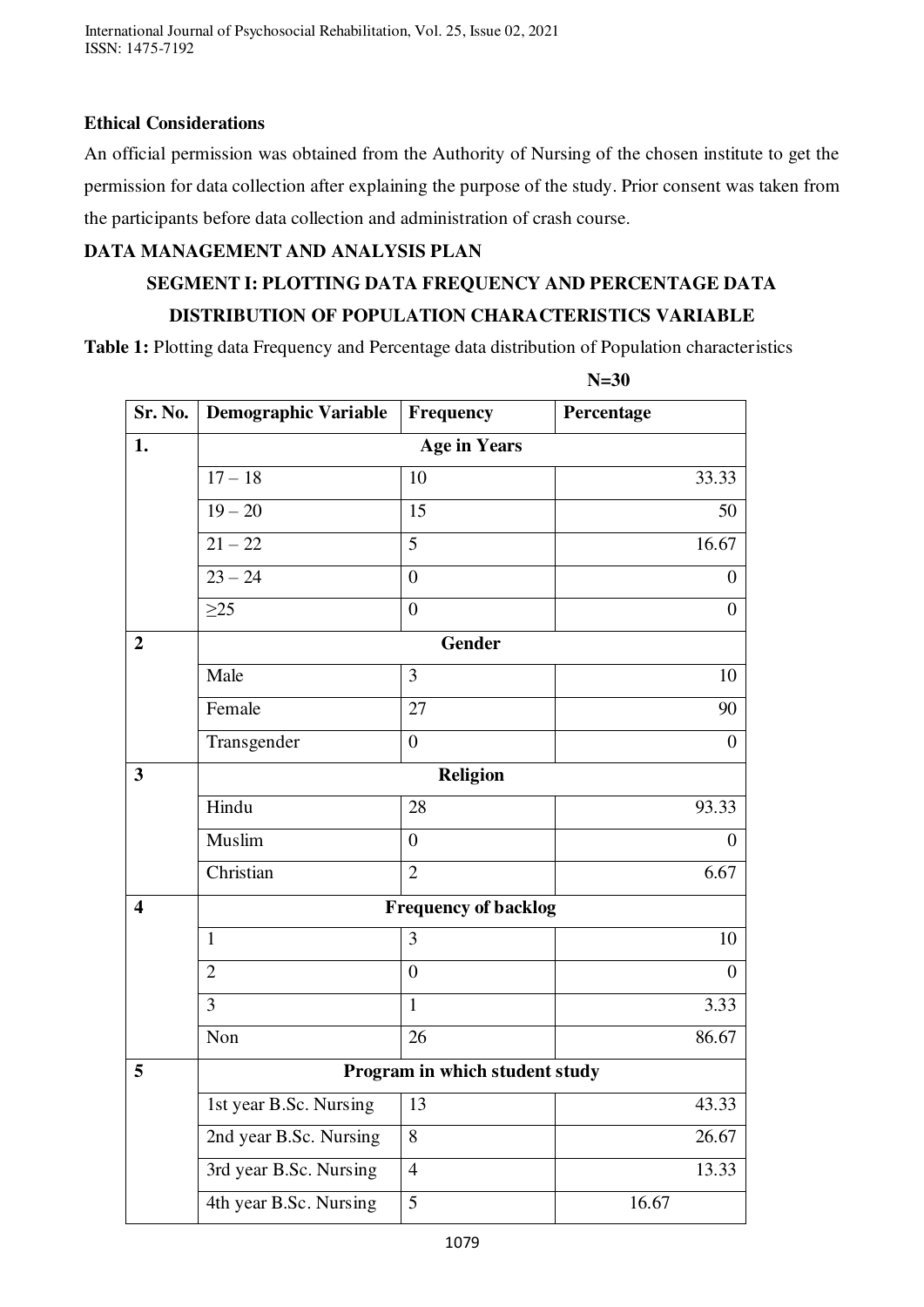| 6 | <b>CGPA</b>        |                |       |  |
|---|--------------------|----------------|-------|--|
|   | $\leq$ 5           | $\overline{2}$ | 6.66  |  |
|   | 5 to 7             | 17             | 56.67 |  |
|   | >7                 | 11             | 36.67 |  |
| 7 | <b>Birth Order</b> |                |       |  |
|   | 1st                | 20             | 66.67 |  |
|   | 2nd                | 8              | 26.67 |  |
|   | 3rd and above      | $\overline{2}$ | 6.66  |  |

**Inference:** Above mentioned table reveals data that 10 sample (33.33%) are having age group between 17 to 18 years, 15  $(50.00\%)$  sample are having age group of 19n to 20 years, 5  $(16.67)$ sample are having age group of 21-22 years, none of them are in age group of 23 to 24 years, and age group 25 and more than that. For gender 27(10.0%) sample are female, whereas03 sample (10.00%) are Male. For religion 28 sample (93.33%) are Hindu, 2sample (6.67%) are Christian, none of them is Muslim. For the frequency of Backlog 26 sample (86.67%) are not having any backlog, 3 sample (3.33%) are having 1 backlog, and none of them are having 2 backlog, 1 sample (3.33 %) is having 3 backlogs. For the year of a study 13 students (43.33%) are in the first year B.Sc. Nursing, 8 sample (26.67%) are in second year B.Sc. Nursing, 4 sample (13.33%) are in third year B.Sc. Nursing, 5 sample (16.67%) are in the fourth year B.Sc. Nursing. For the CGPA 17 (56.67%) students are having 5-7, 11 (36.67 %) Students are having  $>7$  CGPA and 2 (6.66%) students are having  $\leq 5$ CGPA. For the birth order 20 (66.67%) students were having first birth order,  $8$  (26.67%) students were having second birth order and 2 ( 6.66 % ) students were having third and above birth order.

# **SEGMENT II: "DATA FREQUENCY AND PERCENTAGE DATA DISTRIBUTION OF EMOTIONAL INTELLIGENCE PRETEST SCORE"**

| <b>Class interval</b> |             |    | <b>Frequency   Percentage</b> |
|-----------------------|-------------|----|-------------------------------|
| Poor Emotional        | $33 - 77$   |    |                               |
| Average               | $78 - 122$  | 30 | $100\%$                       |
| Good                  | $123 - 165$ |    |                               |

#### **Class interval: Pretest**

Inference: Above table suggests that 30 sample (100%) have average emotional intelligence, none of sample have good emotional intelligence or poor level of emotional intelligence.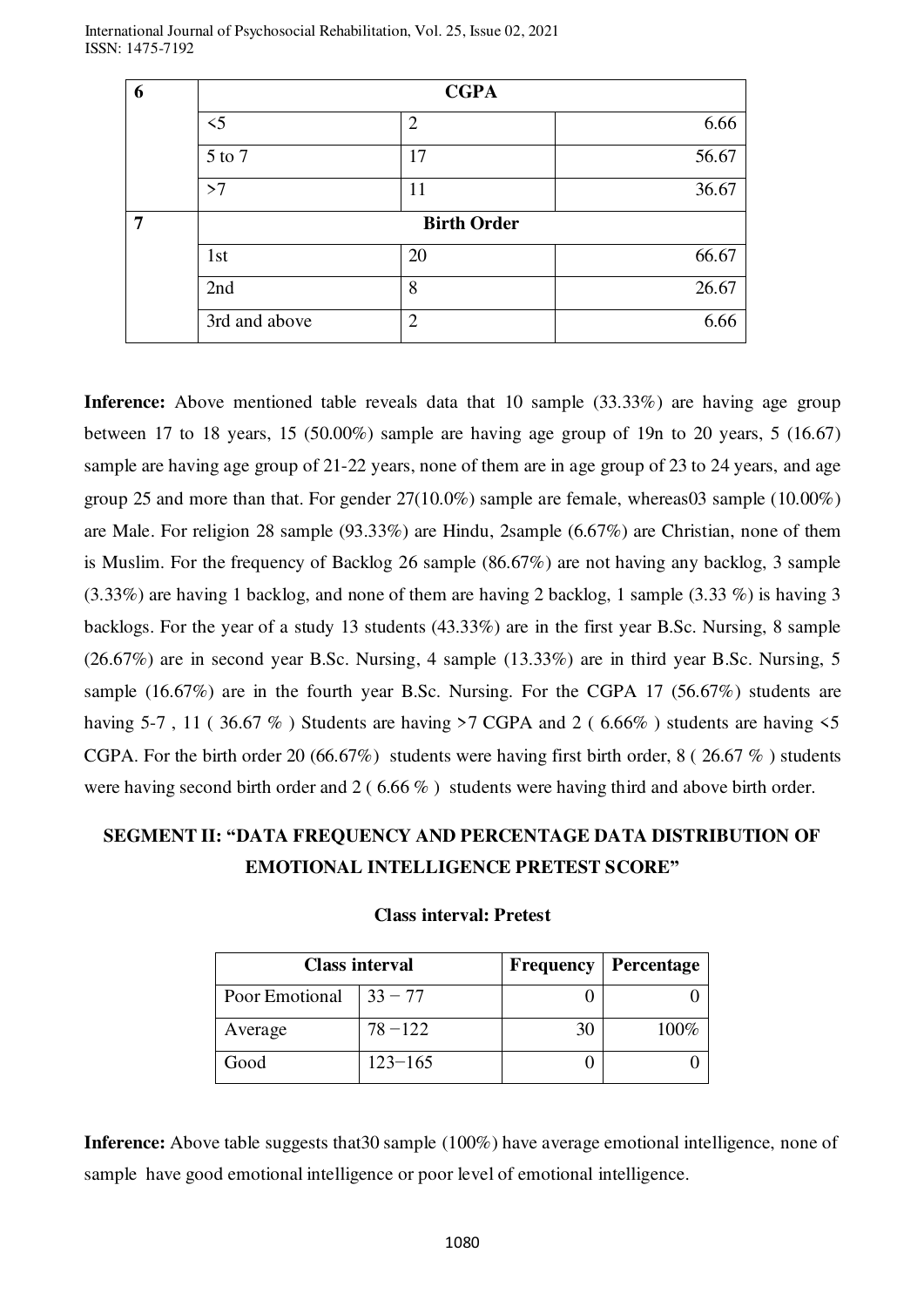# **SEGMENT III: "DATA FREQUENCY AND PERCENTAGE DATA DISTRIBUTION OF EMOTIONAL INTELLIGENCE POST TEST SCORE"**

### **Class interval: Post test**

|                | <b>Class interval</b> | <b>Frequency</b> | <b>Percentage</b> |
|----------------|-----------------------|------------------|-------------------|
| poor emotional | $33 - 77$             |                  |                   |
| average        | $78 - 122$            |                  | 13.33%            |
| good           | $123 - 165$           | 26               | 86.67%            |

**Inference:** Above table suggests that 26 sample (86.67 %) have good emotional intelligence, 4 sample ( 13.33 %) have average emotional intelligence, none of them have poor emotional intelligence

# **SEGMENT IV: EFFECTIVENESS OF CRASH COURSE ON LEVEL OF EMOTIONAL INTELLIGENCE AMONG UNDERGRADUATE STUDENTS**

| Mean                                 | SD              |    | $\vert$ T test $\vert$ DF |    | <b>Significance</b>         |
|--------------------------------------|-----------------|----|---------------------------|----|-----------------------------|
| Pretest : $117.33$                   | Pretest: $4.60$ |    | 30   8.02                 | 29 | Significance                |
| Post Test: 137.33   Post Test: 13.24 |                 | 30 |                           |    | (Intervention is effective) |

Inference: This table Depicts mean, standard deviation of pre-test and post-test with the mean difference is 20.00, SD is 4.60, SE 0.5, paired t test' is 08.02 value and p value, df value is 29 of pretest and post test scores of emotional intelligences.

In the pre-test, mean score was 117.33 and post-test means score was 137.33. The post-test level of emotional intelligence mean score is significantly higher than the pre-test level of emotional intelligence score. The paired "t" calculated value 8.02 is more than tabulated t value 2.021 at 0.05 level of significance with df=29. So H1 is accepted and concluded that the mean posttestemotional intelligence score is significantly Higher than the pre-test score of under graduate nursing students.

# **SEGMENT V: CORRELATION AMONGST VARIOUS COMPONENTS OF EMOTIONAL INTELLIGENCE**

| <b>Components</b>        |                            |      | <b>Significance</b>                |
|--------------------------|----------------------------|------|------------------------------------|
| "Perception of emotions" | "Managing own emotions"    | 0.8  | <b>Strong Positive correlation</b> |
| "Perception of emotions" | "Managing others emotions" | 0.74 | <b>Strong Positive correlation</b> |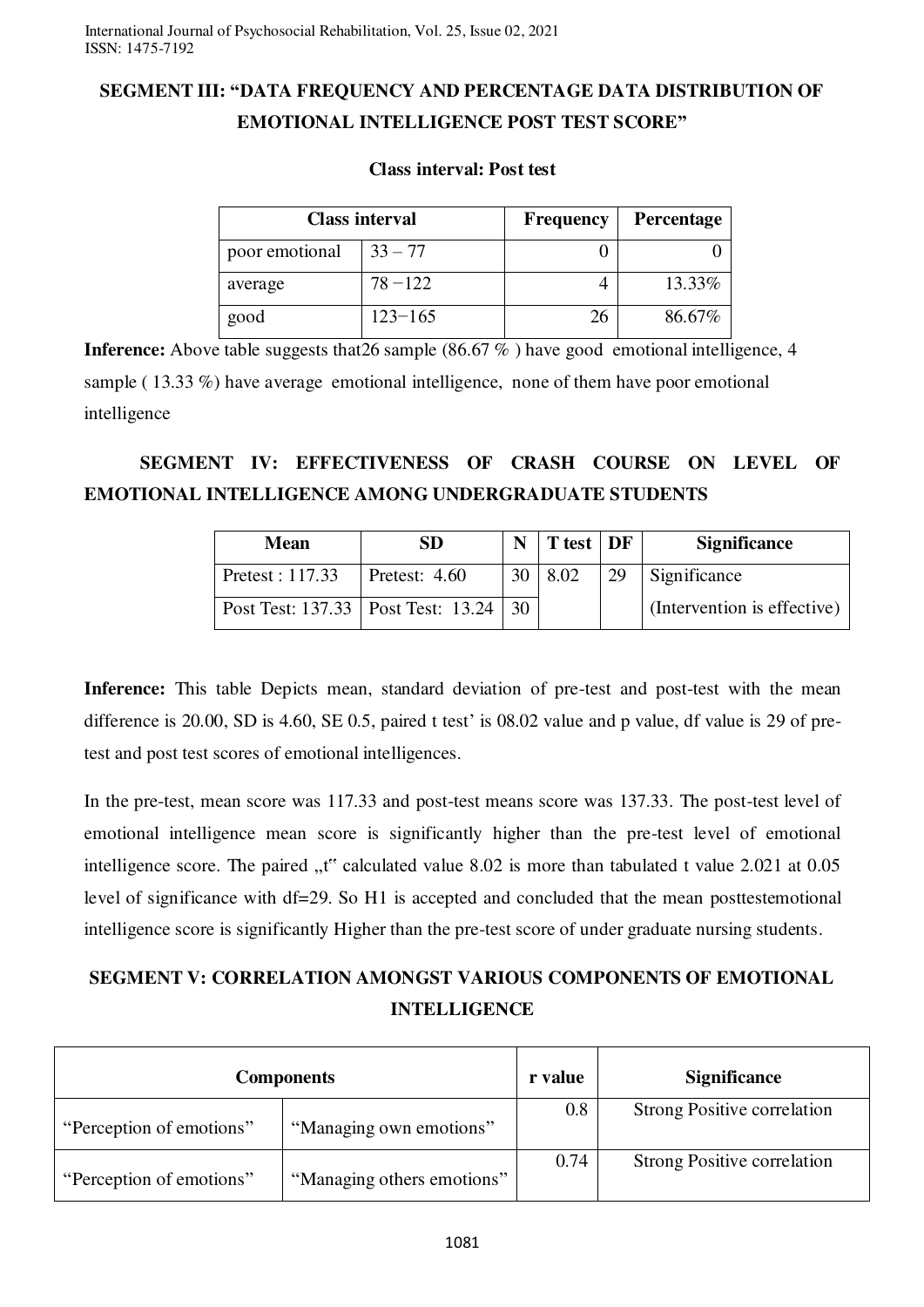| "Perception of emotions"  | "Utilization of emotions"  | 0.78 | <b>Strong Positive correlation</b> |
|---------------------------|----------------------------|------|------------------------------------|
| "Managing own emotions"   | "Managing others emotions" | 0.73 | <b>Strong Positive correlation</b> |
| "Managing own emotions"   | "Utilization of emotions"  | 0.72 | <b>Strong Positive correlation</b> |
| 'Managing others motions" | "Utilization of emotions"  | 0.68 | <b>Strong Positive correlation</b> |

**Inference:** Above table suggests thatAbove mentioned table reciprocates that each of the components of emotional intelligence have positive correlation with each other components

### **DISCUSSION**

The primary aim of this study was to determine the effectiveness of the crash course on emotional intelligence in increasing the level of EI among undergraduate nursing students.

Findings revealed that the undergraduate nursing students possess the average level of the emotional intelligence. Emotional Intelligence can be gained and improved at any point in life (Goleman, 2014). The study intervened by [Brian B. Partido MSDH, BSDH](https://onlinelibrary.wiley.com/action/doSearch?ContribAuthorStored=Partido%2C+Brian+B) [D. and Stefanik](https://onlinelibrary.wiley.com/action/doSearch?ContribAuthorStored=Stefanik%2C+Dawne)  [DDS\(](https://onlinelibrary.wiley.com/action/doSearch?ContribAuthorStored=Stefanik%2C+Dawne)2020) on Impact of emotional intelligence training in a communication and ethics course among second‐year dental students represents that EI domain was predictive in academic progress and professionalism of the students. Understanding the ways to increase emotional intelligence may assist to develop EI among dental students. **(13)**

The quasi-experimental study conducted on health care workers and residents on improvement of well-being, psychological empowerment, and job performance by applying the skills of EI by Karimi et al. (2020) revealed that EI training delivers a higher quality of care delivery for residents and improve work experience of aged care workers**.(14**)

Esmaeili R, Reza A N, Goudarzian A and Maryam Intervened (2015) the study on Nurses to assess the quality of life after the administration of EI training. The results reveled that training sessions on EI improved the quality of life among nurses.  $(15)$ 

Ghorpade. M, Dasila. P, &Gopalkrishnan. S(2019)intervened study interventional study on emotional intelligence showed that the interventional programsshould be intervened to among nursing under graduates to improve their clinical skills.  $(16)$ 

The present study was beneficial for the undergraduate nursing students in increasing the level of emotional intelligence through crash course developed by the researchers on essential components of emotional intelligence. TIn this study the obtained paired t value 8.54 is more than the table value 1.699 of t test at 0.05 level of significance, with  $df = 29$ . So, it reveals that crash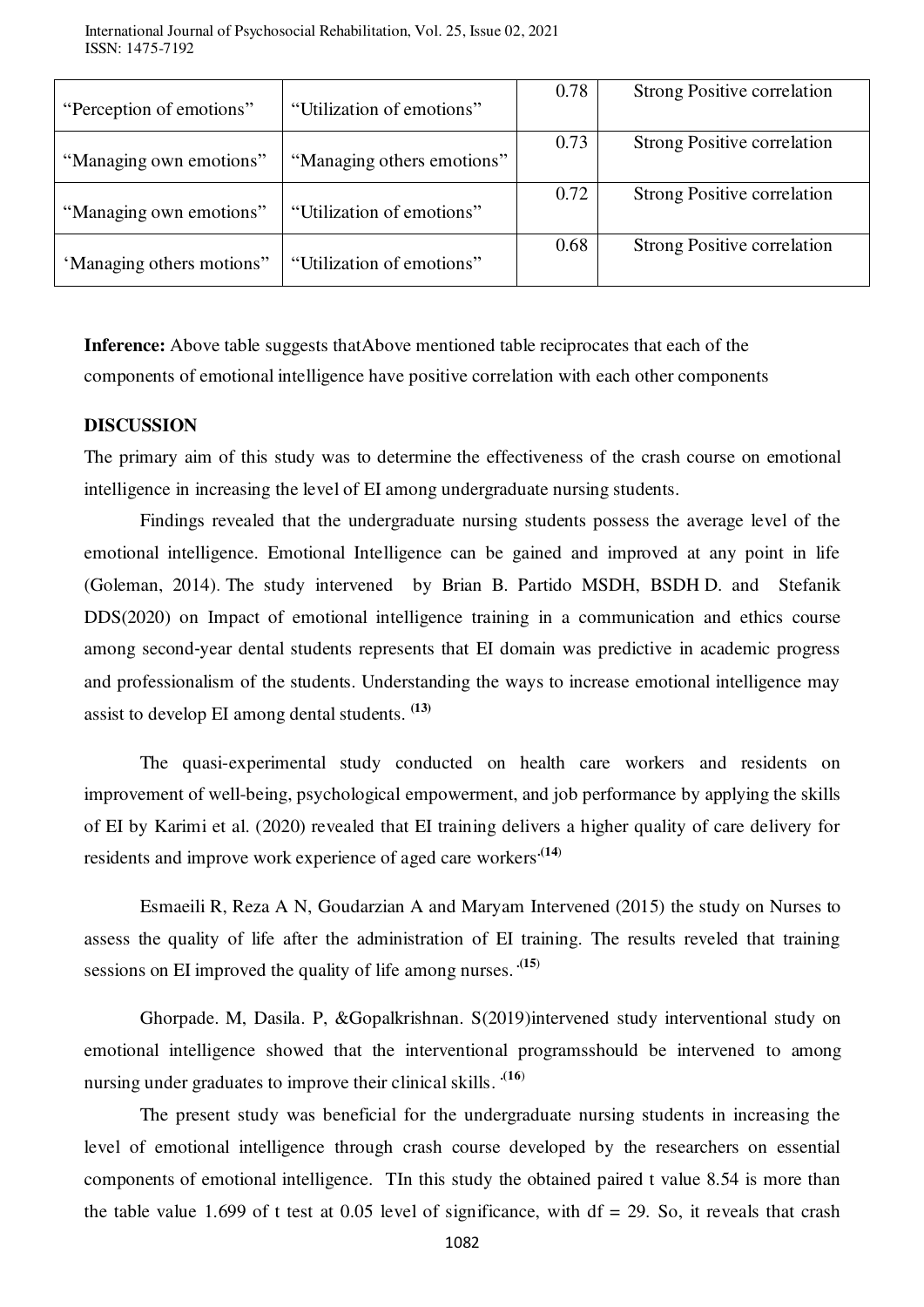course on emotional intelligence was effective thus it could improve the score of emotional intelligence among undergraduate nursing students in selected nursing institute.

### **Implications and conclusion**

Based on research findings the level of the emotional intelligence of the undergraduate nurses were improved after administration of the crash course

Firstly, this study provides evidence that improvements in emotional intelligence can be achieved through specific emotions focused training interventions. The present study concludes that nursing students possess average level of emotional intelligence. Crash course on emotional intelligence was effective in increasing emotional intelligence among nursing students.

It is critical for undergraduate nursing students to be equipped with emotional intelligence skills to enable them to work effectively, as has been the case. This is because it is noted that having this skill makes them not only succeed academically, but as they start on the nursing profession, they also excel in their career. The talents they acquire during the crash course allow them to understand the emotions of the client in clinical practice. The EI crash course also encourages nursing managers to recommend their staff nurses to intervene quality care to their clients.

### **Recommendations**

- The study can be implicated to large sample size for generalization of the findings.
- Development of crash course can be done in more precise way including each component in depth and effectiveness can be tested.
- Study can be replicated on nurse educators and nurse administrators at multi centric level.
- Study can be replicated including more research variables like academic performance of the students, curriculum development etc.

**Conflict of Interest**: The authors declare no conflict of interest.

# **Source of Funding**: None

# **REFERENCES**

- 1. Mayer, J. D., Dipaolo, M., & Salovey, P. (1990). Perceiving affective content in ambiguous visual stimuli: A component of emotional intelligence. Journal of Personality Assessment, 54, 772 – 781. (19) (PDF) Emotional Intelligence. Available from: https://www.researchgate.net/publication/221923485\_Emotional\_Intelligence.
- 2. Goleman, D. (1995). Emotional Intelligence: Why it can matter more than IQ. New York: Bantam Books.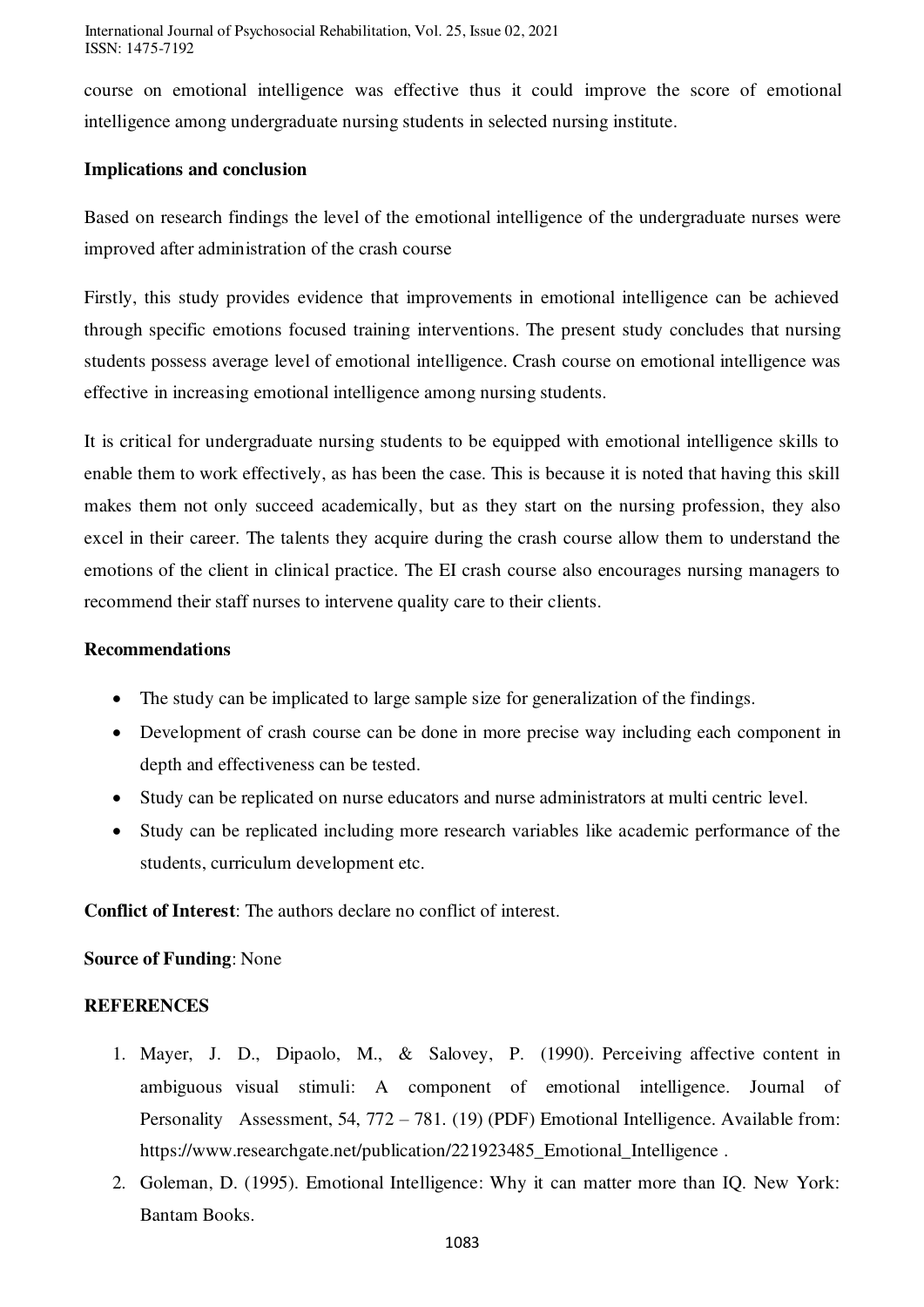- 3. Şenyuva E, Kaya H, Işik B, Bodur G. Relationship between self‐compassion and emotional intelligence in nursing students. International Journal of Nursing Practice. 2013;20(6):588- 596.
- 4. Dixit S, Jayakrishnan K, Joseph N. Effect of Self Structured Emotional Intelligence Module on Emotional Intelligence and Self-Compassion among Nursing Students of Selected Nursing Schools in Bhubaneswar. International Journal of Psychiatric Nursing. 2019;5(1):60.
- 5. Raghubir A. Emotional intelligence in professional nursing practice: A concept review using Rodgers's evolutionary analysis approach. International Journal of Nursing Sciences. 2018;5(2):126-130.
- 6. OyurCelik G. The relationship between patient satisfaction and emotional intelligence skills of nurses working in surgical clinics. Patient Preference and Adherence. 2017;Volume 11:1363-1368.
- 7. Fiori M., Vesely-Maillefer A.K. (2018) Emotional Intelligence as an Ability: Theory, Challenges, and New Directions. In: Keefer K., Parker J., Saklofske D. (eds) Emotional Intelligence in Education. The Springer Series on Human Exceptionality. Springer, Cham. [https://doi.org/10.1007/978-3-319-90633-1\\_2](https://doi.org/10.1007/978-3-319-90633-1_2)
- 8. Binal Joshi1 , Franny Joel Emmanuel2 , Vipin Vageriya3. (2020). Descriptive Study on Emotional Intelligence Amidst Nursing Undergraduates of Choosed Nursing Institute. Indian Journal of Forensic Medicine & Toxicology, 14(4), 97-101. https://doi.org/10.37506/ijfmt.v14i4.11449
- 9. Nair P, Fahimirad M. A Qualitative Research Study on the Importance of Life Skills on Undergraduate Students' Personal and Social Competencies. International Journal of Higher Education. 2019;8(5):71.
- 10. Botha E, Gwin T, Purpora C. The effectiveness of mindfulness based programs in reducing stress experienced by nurses in adult hospital settings: a systematic review of quantitative evidence protocol. JBI Database of Systematic Reviews and Implementation Reports. 2015;13(10):21-29.
- 11. Kuruvilla J, Menezes P. Effect of Emotional Intelligence Training on Emotional Intelligence of graduate Nursing Students. Asian Journal of Nursing Education and Research. 2019;9(3):289.
- 12. Lolaty H, Ghahari S, Tirgari A, Fard J. The Effect of Life Skills Training on Emotional Intelligence of the Medical Sciences Students in Iran. Indian Journal of Psychological Medicine. 2012;34(4):350-354.
- 13. Brian B. Partido, Dawne Stefanik, Warina Rashid, Relationship between emotional intelligence and professionalism among second‐year dental students, Journal of Dental Education, 10.1002/jdd.12467